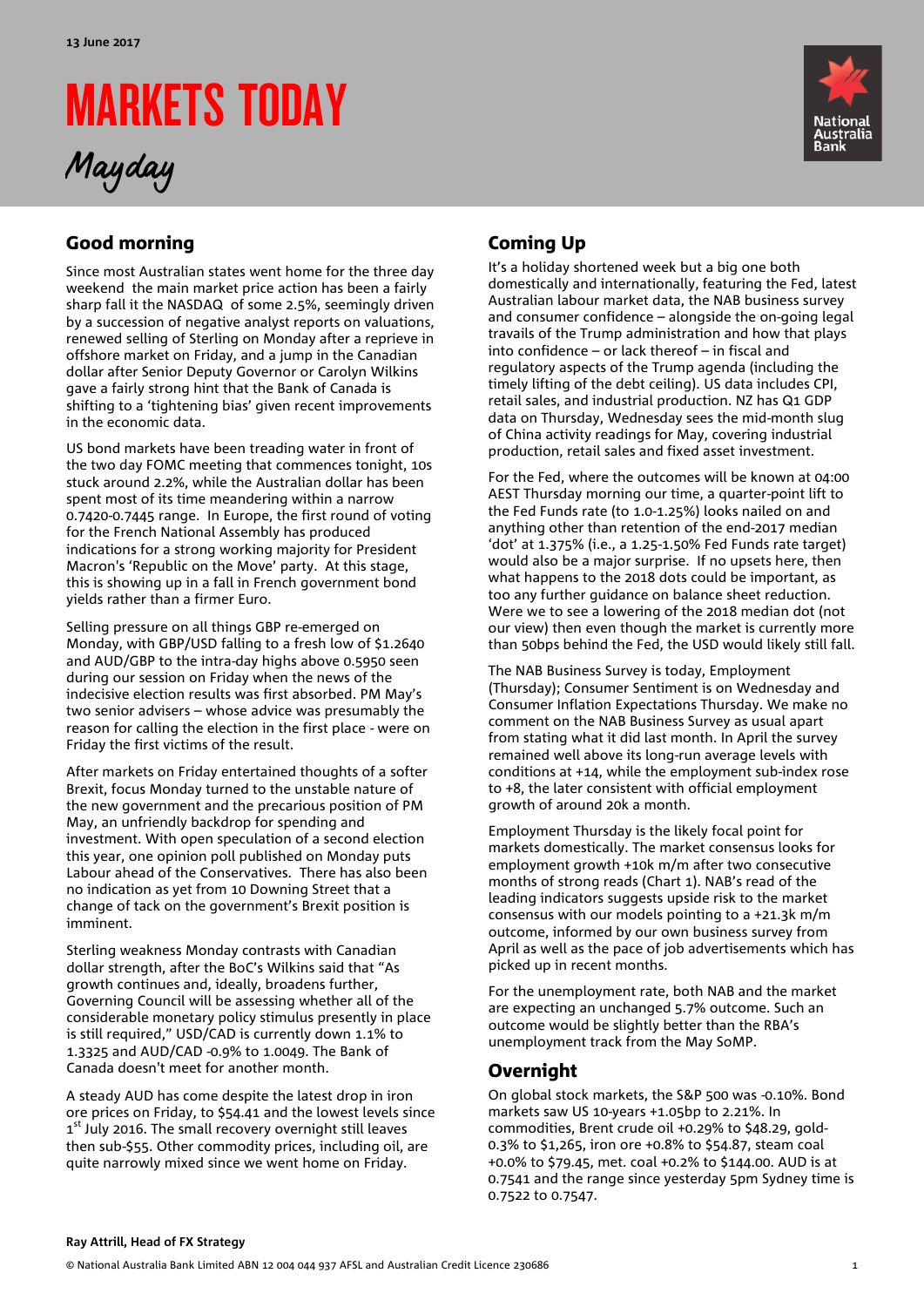## Markets





Source: Bloomberg.

|            | <b>Foreign Exchange</b> |        |        |                                |            |          |        | <b>Equities</b>      |        |         |         | Commodities* |         |        |  |
|------------|-------------------------|--------|--------|--------------------------------|------------|----------|--------|----------------------|--------|---------|---------|--------------|---------|--------|--|
|            |                         |        |        | Indicative 24hr<br>ranges (**) |            | Other FX |        | <b>Major Indices</b> |        |         |         |              | Last    | % da   |  |
|            | Last                    | % chae | Low    | High                           |            | Last     | % chge |                      | Last   | % day   | % y/y   | Oil (Brent)  | 48.29   | 0.3    |  |
| AUD        | 0.7543                  | 0.2    | 0.7522 | 0.7547                         | <b>HKD</b> | 7.7995   | 0.0    | Dow                  | 21,236 | $-0.17$ | 18.9    | Oil (WTI)    | 46.08   | 0.5    |  |
| <b>NZD</b> | 0.7203                  | $-0.1$ | 0.7171 | 0.7214                         | <b>CNY</b> | 6.7982   | 0.0    | S&P 500              | 2,429  | $-0.10$ | 15.9    | Oil (Tapis)  | 48.29   | 0.6    |  |
| <b>EUR</b> | 1.1205                  | 0.1    | 1.1192 | 1.1232                         | SGD        | 1.3846   | 0.0    | Nasdag               | 6,175  | $-0.52$ | 26.2    | Gold         | 1264.50 | $-0.3$ |  |
| GBP        | 1.2656                  | $-0.7$ | 1.2639 | 1.2770                         | <b>IDR</b> | 13,308   | 0.1    | <b>VIX</b>           | 11.42  | 6.73    | $-32.9$ | <b>CRB</b>   | 175.93  | $-0.5$ |  |
| <b>JPY</b> | 109.93                  | $-0.4$ | 109.63 | 110.44                         | THB        | 34.06    | 0.0    | <b>FTSE</b>          | 7,512  | $-0.2$  | 22.8    | GS Metals    | 314.2   | $-1.0$ |  |
| CAD        | 1.3327                  | $-1.1$ | 1.3322 | 1.3470                         | <b>KRW</b> | 1,127    | 0.4    | <b>DAX</b>           | 12,690 | $-1.0$  | 29.0    | Aluminium    | 1876.0  | $-1.1$ |  |
| AUD/EUR    | 0.6732                  | 0.3    | 0.6704 | 0.6737                         | <b>TWD</b> | 30.19    | 0.2    | <b>CAC 40</b>        | 5,241  | $-1.1$  | 21.7    | Copper       | 5748.3  | $-0.6$ |  |
| AUD/JPY    | 82.92                   | $-0.2$ | 82.59  | 83.19                          | PHP        | 49.59    | 0.1    | Nikkei               | 19,909 | $-0.5$  | 24.3    | Nickel       | 8741.5  | $-2.1$ |  |
| AUD/GBP    | 0.5960                  | 0.9    | 0.5889 | 0.5963                         | <b>CHF</b> | 0.97     | $-0.1$ | Shanghai             | 3,140  | $-0.6$  | 10.8    | Zinc         | 2478.0  | $-1.5$ |  |
| AUD/NZD    | 1.0471                  | 0.4    | 1.0434 | 1.0499                         | <b>SEK</b> | 8.74     | 0.3    | Hang Seng            | 25,708 | $-1.2$  | 25.3    | Ch. steel    | 3032.0  | 1.3    |  |
| AUD/CNH    | 5.1240                  | 0.0    | 5.1064 | 5.1213                         |            |          |        | ASX 200              | 5,678  | 0.0     | 6.9     | Iron ore     | 54.9    | 0.8    |  |

| <b>Interest Rates</b> |                              |                   |         |      |                                |      |         |         | Overnight Futures, |        |         | Met.coal                                | 144.0  | 0.2     |
|-----------------------|------------------------------|-------------------|---------|------|--------------------------------|------|---------|---------|--------------------|--------|---------|-----------------------------------------|--------|---------|
|                       | <b>Indicative Swap Rates</b> |                   |         |      | <b>Benchmark 10 Year Bonds</b> |      |         |         |                    |        |         | Wheat Chic.                             | 448.5  | $-2.5$  |
|                       | Cash                         | 3 <sub>m</sub> th | 2Yr     | 10Yr |                                | Last | chge    | Sprd    |                    | Last   | $CnGe*$ | Sugar                                   | 14.0   | $-1.8$  |
| <b>USD</b>            | 1.00                         | 24                | 1.55    | 2.16 | USD 10                         | 2.21 | 1.05    |         | Australia          |        |         | Cotton                                  | 75.1   | $-0.7$  |
| <b>AUD</b>            | 1.50                         | 1.73              | 1.79    | 2.67 | <b>AUD 10</b>                  | 2.40 | $-0.30$ | 0.19    | 3 mth bill         | 98.28  | $-1.00$ | Coffee                                  | 129.8  | 0.7     |
| <b>NZD</b>            | 1.75                         | 1.97              | 2.20    | 3.17 | <b>NZD 10</b>                  | 2.77 | 1.30    | 0.56    | 3 Yr bond          | 97.8   | 0.00    |                                         |        |         |
| <b>EUR</b>            | 0.00                         | $-0.33$           | $-0.19$ | 0.75 | CAD 10                         | 1.49 | 6.20    | $-0.73$ | 10 Yr bond         | 97.55  | $-0.50$ | Prob. of 25bps hike/cut at next meeting |        |         |
| GBP                   | 0.25                         | 0.29              | 0.46    | 1.05 | <b>EUR 10</b>                  | 0.25 | $-1.50$ | $-1.96$ | $3/10$ sprd        | 0.25   | 0.50    |                                         | bps    |         |
| JPY                   | $-0.05$                      | $-0.01$           | 0.05    | 0.25 | GBP 10                         | 0.97 | $-3.80$ | $-1.24$ | SPI                | 5676.0 | $-6.0$  | <b>RBA</b>                              | $-1.0$ | $-4.0%$ |
| CAD                   | 0.50                         | 0.89              | 1.17    | 1.81 | JPY 10                         | 0.06 | 0.20    | $-2.15$ | *Change in bos     |        |         | FED                                     | 23     | 91.6%   |





### **Equities Commodities**

| ajor indices |                  |                          |         |
|--------------|------------------|--------------------------|---------|
|              | Last             | % day                    | % y/y   |
| w            | 21,236           | $-0.17$                  | 18.9    |
| P 500        | 2,429            | $-0.10$                  | 15.9    |
| ısdaq        | 6,175            | $-0.52$                  | 26.2    |
| x            | 11.42            | 6.73                     | $-32.9$ |
| SE           | 7,512            | $-0.2$                   | 22.8    |
| ١X           | 12,690           | $-1.0$                   | 29.0    |
| C 40         | 5,241            | $-1.1$                   | 21.7    |
| kkei         | 19,909           | $-0.5$                   | 24.3    |
| anghai       | 3,140            | $-0.6$                   | 10.8    |
| ing Seng     | 25,708           | $-1.2$                   | 25.3    |
| X 200        | 5.678            | 0.0                      | 6.9     |
|              |                  | <b>Overnight Futures</b> |         |
|              |                  | Last                     | $Chge*$ |
|              | <b>Australia</b> |                          |         |

| Overnight Futures |        |                   |  |  |  |  |  |  |
|-------------------|--------|-------------------|--|--|--|--|--|--|
|                   | Last   | Chge <sup>*</sup> |  |  |  |  |  |  |
| <b>\ustralia</b>  |        |                   |  |  |  |  |  |  |
| mth bill          | 98.28  | $-1.00$           |  |  |  |  |  |  |
| Yr bond           | 97.8   | 0.00              |  |  |  |  |  |  |
| o Yr bond.        | 97.55  | $-0.50$           |  |  |  |  |  |  |
| /10 sprd          | 0.25   | 0.50              |  |  |  |  |  |  |
| ١PΙ               | 5676.0 | $-6.0$            |  |  |  |  |  |  |
|                   |        |                   |  |  |  |  |  |  |

| Other FX |                      |         | <b>Major Indices</b> |             |                          |         |                  | Last                                    | % day   |
|----------|----------------------|---------|----------------------|-------------|--------------------------|---------|------------------|-----------------------------------------|---------|
| Last     | % chge               |         |                      | Last        | % day                    | % y/y   | Oil (Brent)      | 48.29                                   | 0.3     |
| 7.7995   | 0.0                  |         | Dow                  | 21,236      | $-0.17$                  | 18.9    | Oil (WTI)        | 46.08                                   | 0.5     |
| 6.7982   | 0.0                  |         | S&P 500              | 2,429       | $-0.10$                  | 15.9    | Oil (Tapis)      | 48.29                                   | 0.6     |
| 1.3846   | 0.0                  |         | Nasdag               | 6,175       | $-0.52$                  | 26.2    | Gold             | 1264.50                                 | $-0.3$  |
| 13,308   | 0.1                  |         | <b>VIX</b>           | 11.42       | 6.73                     | $-32.9$ | <b>CRB</b>       | 175.93                                  | $-0.5$  |
| 34.06    | 0.0                  |         | <b>FTSE</b>          | 7,512       | $-0.2$                   | 22.8    | <b>GS Metals</b> | 314.2                                   | $-1.0$  |
| 1,127    | 0.4                  |         | <b>DAX</b>           | 12,690      | $-1.0$                   | 29.0    | Aluminium        | 1876.0                                  | $-1.1$  |
| 30.19    | 0.2                  |         | CAC 40               | 5,241       | $-1.1$                   | 21.7    | Copper           | 5748.3                                  | $-0.6$  |
| 49.59    | 0.1                  |         | Nikkei               | 19,909      | $-0.5$                   | 24.3    | Nickel           | 8741.5                                  | $-2.1$  |
| 0.97     | $-0.1$               |         | Shanghai             | 3,140       | $-0.6$                   | 10.8    | Zinc             | 2478.0                                  | $-1.5$  |
| 8.74     | 0.3                  |         | Hang Seng            | 25,708      | $-1.2$                   | 25.3    | Ch. steel        | 3032.0                                  | 1.3     |
|          |                      |         | ASX 200              | 5,678       | 0.0                      | 6.9     | Iron ore         | 54.9                                    | 0.8     |
|          |                      |         |                      |             |                          |         | St. Coal         | 79.5                                    | 0.0     |
|          |                      |         |                      |             | <b>Overnight Futures</b> |         | Met.coal         | 144.0                                   | 0.2     |
|          | chmark 10 Year Bonds |         |                      |             |                          |         | Wheat Chic.      | 448.5                                   | $-2.5$  |
| Last     | chge                 | Sprd    |                      |             | Last                     | Chge*   | Sugar            | 14.0                                    | $-1.8$  |
| 2.21     | 1.05                 |         |                      | Australia   |                          |         | Cotton           | 75.1                                    | $-0.7$  |
| 2.40     | $-0.30$              | 0.19    |                      | 3 mth bill  | 98.28                    | $-1.00$ | Coffee           | 129.8                                   | 0.7     |
| 2.77     | 1.30                 | 0.56    |                      | 3 Yr bond   | 97.8                     | 0.00    |                  |                                         |         |
| 1.49     | 6.20                 | $-0.73$ |                      | 10 Yr bond  | 97.55                    | $-0.50$ |                  | Prob. of 25bps hike/cut at next meeting |         |
| 0.25     | $-1.50$              | $-1.96$ |                      | $3/10$ sprd | 0.25                     | 0.50    |                  | bps                                     | %       |
| 0.97     | $-3.80$              | $-1.24$ |                      | SPI         | 5676.0                   | $-6.0$  | <b>RBA</b>       | $-1.0$                                  | $-4.0%$ |
|          |                      |         |                      |             |                          |         |                  |                                         |         |

Please note the high/low FX rates are only an indication. Please refer to your National Dealer for confirmation.<br>\* All near futures contracts, except CRB. GS Metals is Goldman Sachs industrial metals index. Metals prices

Source: Bloomberg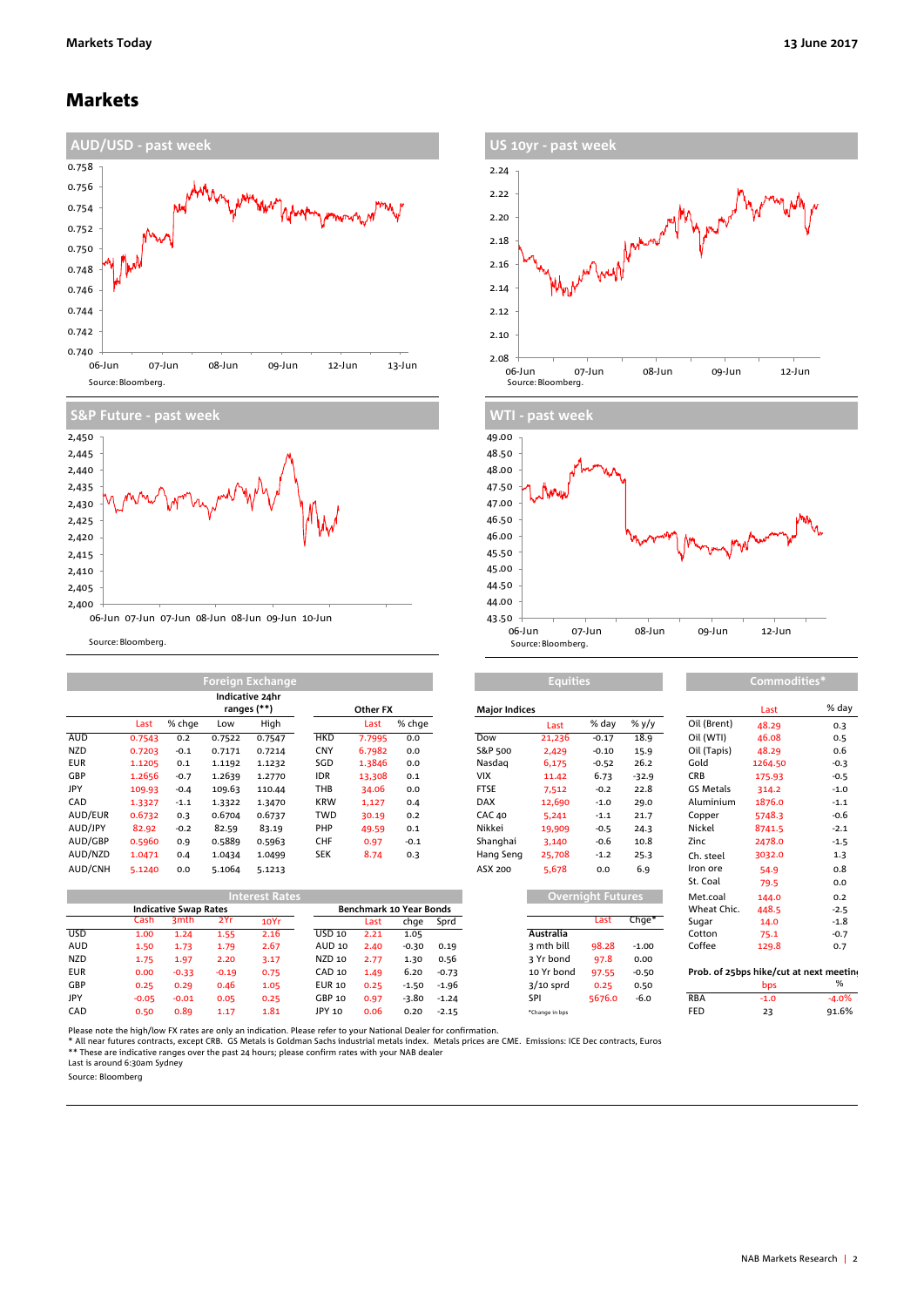# **CALENDAR**

| Country                          | <b>Economic Indicator</b>                                                                       | Period                 | Forecast            | Consensus                | Actual | <b>Previous</b>       | <b>GMT</b>     | <b>AEST</b>    |
|----------------------------------|-------------------------------------------------------------------------------------------------|------------------------|---------------------|--------------------------|--------|-----------------------|----------------|----------------|
|                                  | Tuesday, 13 June 2017<br>BSI Large All/Manufacturing Industry QoQ                               |                        |                     |                          |        |                       |                | 9.50           |
| JN<br>AU                         | <b>NAB Business Conditions/Confidence</b>                                                       | 2Q<br>May              |                     |                          |        | 1.3/1.1<br>14.0/13.0  | 0.50<br>2.30   | 11.30          |
| UK                               | CPI MoM/YoY                                                                                     | May                    |                     | 0.2/2.7                  |        | 0.5/2.7               | 9.30           | 18.30          |
| UK                               | CPI Core YoY                                                                                    | May                    |                     | 2.3                      |        | 2.4                   | 9.30           | 18.30          |
| UK                               | PPI Input NSA MoM/YoY                                                                           | May                    |                     | $-0.3/13.7$              |        | 0.1/16.6              | 9.30           | 18.30          |
| UK<br>UK                         | PPI Output NSA MoM/YoY<br>PPI Output Core NSA MoM/YoY                                           | May<br>May             |                     | 0.1/3.6                  |        | 0.4/3.6<br>0.5/2.8    | 9.30<br>9.30   | 18.30<br>18.30 |
| UK                               | House Price Index YoY                                                                           | Apr                    |                     | 4                        |        | 4.1                   | 9.30           | 18.30          |
| GE                               | ZEW Survey Current Situation/Expectations                                                       | Jun                    |                     | 85.4/21.5                |        | 83.9/20.6             | 10.00          | 19.00          |
| EС                               | <b>ZEW Survey Expectations</b>                                                                  | Jun                    |                     |                          |        | 35.1                  | 10.00          | 19.00          |
| US                               | NFIB Small Business Optimism                                                                    | May                    |                     | 105                      |        | 104.5                 | 11.00          | 20.00          |
| US<br>US                         | PPI Final Demand MoM/YoY<br>PPI Ex Food and Energy MoM/YoY                                      | May<br>May             |                     | 0/2.3<br>0.2/2           |        | 0.5/2.5<br>0.4/1.9    | 13.30<br>13.30 | 22.30<br>22.30 |
| US                               | PPI Ex Food, Energy, Trade MoM/YoY                                                              | May                    |                     | 0.1/                     |        | 0.7/2.1               | 13.30          | 22.30          |
|                                  | Wednesday, 14 June 2017                                                                         |                        |                     |                          |        |                       |                |                |
| ΝZ                               | Food Prices MoM                                                                                 | May                    |                     |                          |        | $-0.8$                | 23.45          | 8.45           |
| ΝZ<br>AU                         | BoP Current Account Balance NZD/% of GDP YTD<br>ANZ Roy Morgan Weekly Consumer Confidence Index | 1Q<br>Jun 11           |                     | $1/-2.7$                 |        | $-2.3/-2.7$<br>112.9  | 23.45<br>0.30  | 8.45<br>9.30   |
| AU                               | Westpac Consumer Conf Index/MoM                                                                 | Jun                    |                     | $\prime$                 |        | 98.0/-1.1             | 1.30           | 10.30          |
| <b>CH</b>                        | Retail Sales YoY/YTD YoY                                                                        | May                    |                     | 10.7/10.3                |        | 10.7/10.2             | 3.00           | 12.00          |
| CH                               | Industrial Production YoY/YTD YoY                                                               | May                    |                     | 6.4/6.6                  |        | 6.5/6.7               | 3.00           | 12.00          |
| CН                               | Fixed Assets Ex Rural YTD YoY                                                                   | May                    |                     | 8.8                      |        | 8.9                   | 3.00           | 12.00          |
| JN<br>GE                         | Industrial Production MoM/YoY<br>CPI EU Harmonized MoM/YoY                                      | Apr F<br>May F         |                     | $\prime$<br>$-0.2/1.4$   |        | 4.0/5.7<br>$-0.2/1.4$ | 5.30<br>7.00   | 14.30<br>16.00 |
| UK                               | Jobless Claims Change                                                                           | May                    |                     |                          |        | 19.4                  | 9.30           | 18.30          |
| UK                               | Average Weekly Earnings/ex bonus 3M/YoY                                                         | Apr                    |                     | 2.4/2                    |        | 2.4/2.1               | 9.30           | 18.30          |
| UK                               | Employment Change/Unemployment rate 3M/3M                                                       | Apr                    |                     | 135/4.6                  |        | 122.0/4.6             | 9.30           | 18.30          |
| EС                               | Industrial Production SA MoM/YoY                                                                | Apr                    |                     | 0.5/1.4                  |        | $-0.1/1.9$            | 10.00<br>10.00 | 19.00<br>19.00 |
| EС<br><b>US</b>                  | Employment QoQ/YoY<br><b>CPI MoM/YoY</b>                                                        | 1Q<br>May              |                     | 0/2                      |        | 0.3/1.1<br>0.2/2.2    | 13.30          | 22.30          |
| <b>US</b>                        | CPI Ex Food and Energy MoM/YoY                                                                  | May                    |                     | 0.2/1.9                  |        | 0.1/1.9               | 13.30          | 22.30          |
| US                               | Real Avg Weekly/Hourly Earnings YoY                                                             | May                    |                     | $\prime$                 |        | 0.3/0.4               | 13.30          | 22.30          |
| US                               | Retail Sales Advance MoM                                                                        | May                    |                     | 0.1                      |        | 0.4                   | 13.30          | 22.30          |
| <b>US</b><br>US                  | Retail Sales Ex Auto and Gas/Control Group<br><b>Business Inventories</b>                       | May<br>Apr             |                     | 0.3/0.3<br>$-0.1$        |        | 0.3/0.2<br>0.2        | 13.30<br>15.00 | 22.30<br>0.00  |
| US                               | <b>FOMC Rate Decision (Lower/Upper Bound)</b>                                                   | <b>Jun 14</b>          |                     | 1/1.25                   |        | 0.75/1.00             | 19.00          | 4.00           |
| US                               | FOMC Rate Decision (Upper Bound)                                                                | Jun 14                 |                     | 1.25                     |        | 1.00                  | 19.00          | 4.00           |
|                                  | Thursday, 15 June 2017                                                                          |                        |                     |                          |        |                       |                |                |
| ΝZ                               | GDP SA QoQ/YoY                                                                                  | 1Q                     |                     | 0.7                      |        | 0.4                   | 23.45          | 8.45           |
| AU<br>AU                         | Consumer Inflation Expectation<br>RBA FX Transactions Market                                    | Jun<br>May             |                     |                          |        | 4.0<br>441.0          | 2.00<br>2.30   | 11.00<br>11.30 |
| AU                               | Employment Change/Unemployment rate                                                             | May                    |                     | 10                       |        | 37.4                  | 2.30           | 11.30          |
| AU                               | Participation Rate                                                                              | May                    |                     | 64.8                     |        | 64.8                  | 2.30           | 11.30          |
| JN                               | Tokyo Condominium Sales YoY                                                                     | May                    |                     |                          |        | 38.6                  | 5.00           | 14.00          |
| AU<br>UK                         | RBA's Debelle Speech in Sydney                                                                  |                        |                     |                          |        |                       | 8.40           | 17.40<br>18.30 |
| UK                               | Retail Sales Ex Auto Fuel MoM/YoY<br>Retail Sales Inc Auto Fuel MoM/YoY                         | May<br>May             |                     | $-0.8/1.9$<br>$-0.7/1.7$ |        | 2.0/4.5<br>2.3/4.0    | 9.30<br>9.30   | 18.30          |
| EС                               | Trade Balance SA                                                                                | Apr                    |                     |                          |        | 23.1                  | 10.00          | 19.00          |
| UK                               | <b>Bank of England Bank Rate</b>                                                                | Jun 15                 |                     | 0.25                     |        | 0.3                   | 12.00          | 21.00          |
| UK                               | BOE Asset Purchase/Corporate Bond Target                                                        | Jun                    |                     | 435/10                   |        | 435.0/10.0            | 12.00          | 21.00          |
| CA<br>US                         | Manufacturing Sales MoM<br>Import Price Index MoM                                               | Apr<br>May             |                     | $-0.1$                   |        | $1.0\,$<br>0.5        | 13.30<br>13.30 | 22.30<br>22.30 |
| US                               | <b>Empire Manufacturing</b>                                                                     | Jun                    |                     | 5                        |        | $-1.0$                | 13.30          | 22.30          |
| US                               | Initial Jobless Claims                                                                          | Jun 10                 |                     |                          |        | 245.0                 | 13.30          | 22.30          |
| US                               | Philadelphia Fed Business Outlook                                                               | Jun                    |                     | 25                       |        | 38.8                  | 13.30          | 22.30          |
| СA<br>US                         | <b>Existing Home Sales MoM</b><br>Industrial Production MoM                                     | May<br>May             |                     | 0.1                      |        | $-1.7$<br>$1.0$       | 14.00<br>14.15 | 23.00<br>23.15 |
| US                               | Bloomberg Consumer Comfort                                                                      | Jun 11                 |                     |                          |        | 49.9                  | 14.45          | 23.45          |
| US                               | NAHB Housing Market Index                                                                       | Jun                    |                     | 70                       |        | 70.0                  | 15.00          | 0.00           |
| US                               | Total Net/Long term TIC Flows                                                                   | Apr                    |                     |                          |        | $-0.7/59.8$           | 21.00          | 6.00           |
| ΝZ                               | Friday, 16 June 2017                                                                            |                        |                     |                          |        | 56.8                  |                | 8.30           |
| ΝZ                               | BusinessNZ Manufacturing PMI<br>ANZ Consumer Confidence Index/MoM                               | May<br>Jun             |                     | $\prime$                 |        | 123.9/1.8             | 23.30<br>2.00  | 11.00          |
| ΝZ                               | Non Resident Bond Holdings                                                                      | May                    |                     |                          |        | 61.5                  | 4.00           | 13.00          |
| EС                               | Labour Costs YoY                                                                                | 1Q                     |                     |                          |        | 1.6                   | 10.00          | 19.00          |
| ЕC                               | CPI MoM/YoY                                                                                     | May                    |                     | $-0.1/1.4$               |        | 0.4/1.9               | 10.00          | 19.00          |
| EС<br>CA                         | CPI Core YoY<br>Int'l Securities Transactions                                                   | May F<br>Apr           |                     | 0.9                      |        | 0.9<br>15.1           | 10.00<br>13.30 | 19.00<br>22.30 |
| US                               | Housing Starts/MoM                                                                              | May                    |                     | 1223/4.3                 |        | 1172.0/-2.6           | 13.30          | 22.30          |
| US                               | <b>Building Permits/MoM</b>                                                                     | May                    |                     | 1250/1.8                 |        | 1229.0/-2.5           | 13.30          | 22.30          |
| СH                               | FX Net Settlement - Clients CNY                                                                 | May                    |                     |                          |        | -88.1                 |                |                |
| JN                               | <b>BOJ Policy Balance Rate</b>                                                                  | <b>Jun 16</b>          |                     | $-0.1$<br>$\mathbf{o}$   |        | $-0.1$<br>0.0         | 4.15           | 13.15          |
| JN<br>US                         | <b>BOJ 10-Yr Yield Target</b><br>U. of Mich. Sentiment/5-10y Inflation expectations             | <b>Jun 16</b><br>Jun P |                     | 97.1                     |        | 97.1                  | 4.15<br>15.00  | 13.15<br>0.00  |
| US                               | Fed's Kaplan (voter) speaks in Dallas                                                           |                        |                     |                          |        |                       | 17.45          | 2.45           |
|                                  | Upcoming Central Bank Interest Rate Announcements                                               |                        |                     |                          |        |                       |                |                |
| Australia, RBA                   |                                                                                                 | 4-Jul                  | 1.50%               | 1.50%                    |        | 1.50%                 |                |                |
| Europe ECB                       |                                                                                                 | 8-Jun                  | $-0.4%$             | $-0.4%$                  |        | $-0.4%$               |                |                |
| UK BOE                           |                                                                                                 | 15-Jun                 | 0.25%               | 0.25%                    |        | 0.25%                 |                |                |
| US Federal Reserve<br>Japan, BoJ |                                                                                                 | 15-Jun<br>16-Jun       | 0.75-1.00%<br>-0.1% | 0.75-1.00%<br>-0.1%      |        | 0.75-1.00%<br>$-0.1%$ |                |                |
|                                  | New Zealand, RBNZ                                                                               | 22-Jun                 | 1.75%               | 1.75%                    |        | 1.75%                 |                |                |
| Canada, BoC                      |                                                                                                 | 13-Jul                 | 0.5%                | 0.5%                     |        | 0.5%                  |                |                |

GMT: Greenwich Mean Time; AEST: Australian Eastern Standard Time